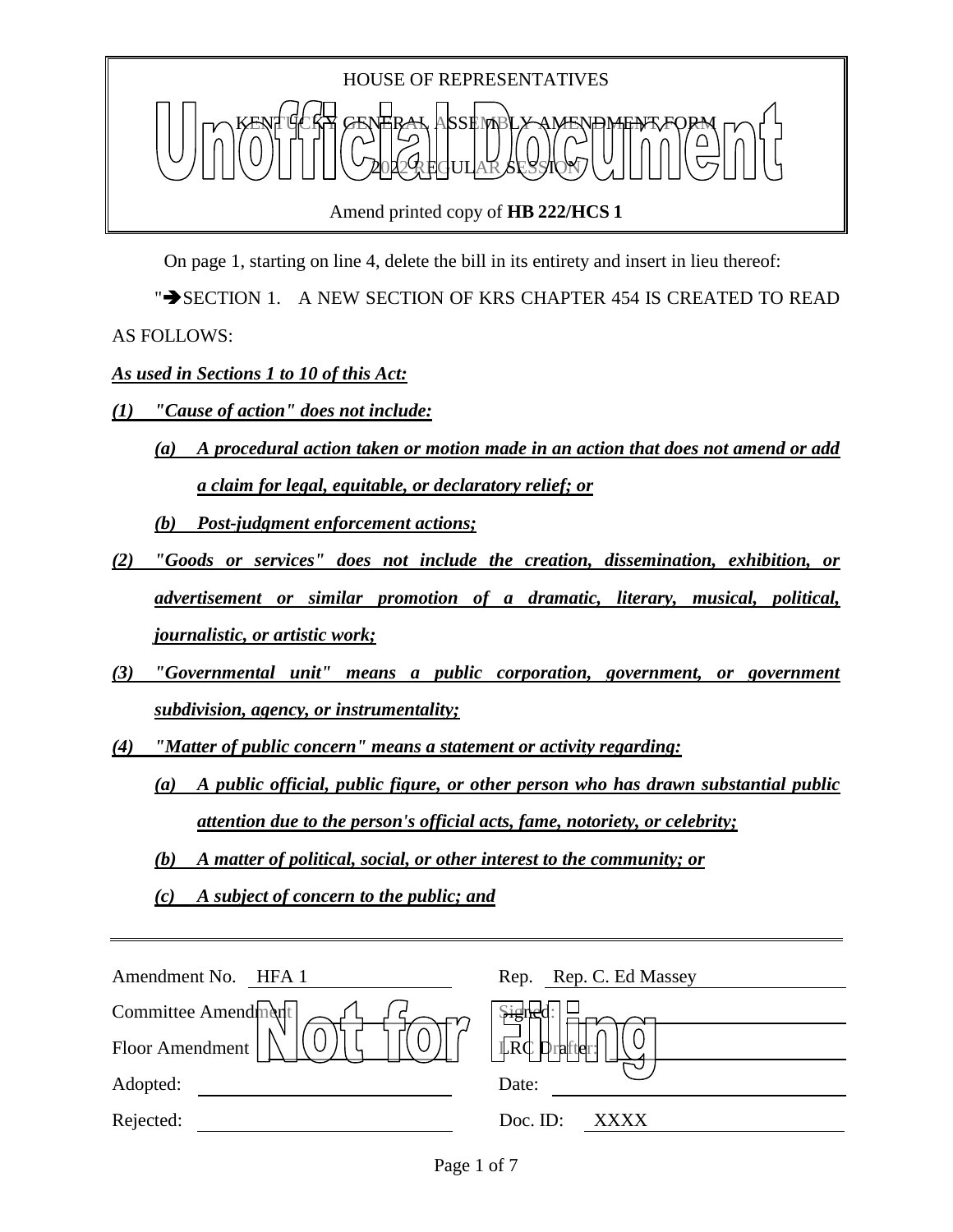*(5) "Person" means an individual, estate, trust, partnership, business or nonprofit entity, governmental unit, or other legal entity.*

SECTION 2. A NEW SECTION OF KRS CHAPTER 454 IS CREATED TO READ AS FOLLOWS:

- *(1) Except as otherwise provided in subsection (2) of this section, Sections 1 to 10 of this Act apply to a cause of action asserted against a person based on the person's:*
	- *(a) Communication in a legislative, executive, judicial, administrative, or other governmental proceeding;*
	- *(b) Communication on an issue under consideration or review in a legislative, executive, judicial, administrative, or other governmental proceeding; or*
	- *(c) Exercise of the right of freedom of speech or of the press, the right to assemble or petition, or the right of association, as guaranteed by the United States Constitution or Kentucky Constitution, on a matter of public concern.*
- *(2) (a) Except as provided in paragraph (b) of this subsection, Sections 1 to 10 of this Act shall not apply to a cause of action asserted:*
	- *1. Against a governmental unit or an employee or agent of a governmental unit acting or purporting to act in an official capacity;*
	- *2. By a governmental unit or an employee or agent of a governmental unit acting in an official capacity to enforce a law to protect against an imminent threat to public health or safety;*
	- *3. Against a person primarily engaged in the business of selling or leasing goods or services if the cause of action arises out of a communication or lack of communication related to the person's sale or lease of the goods or services;*
	- *4. Against a person named in a civil suit brought to establish or declare real*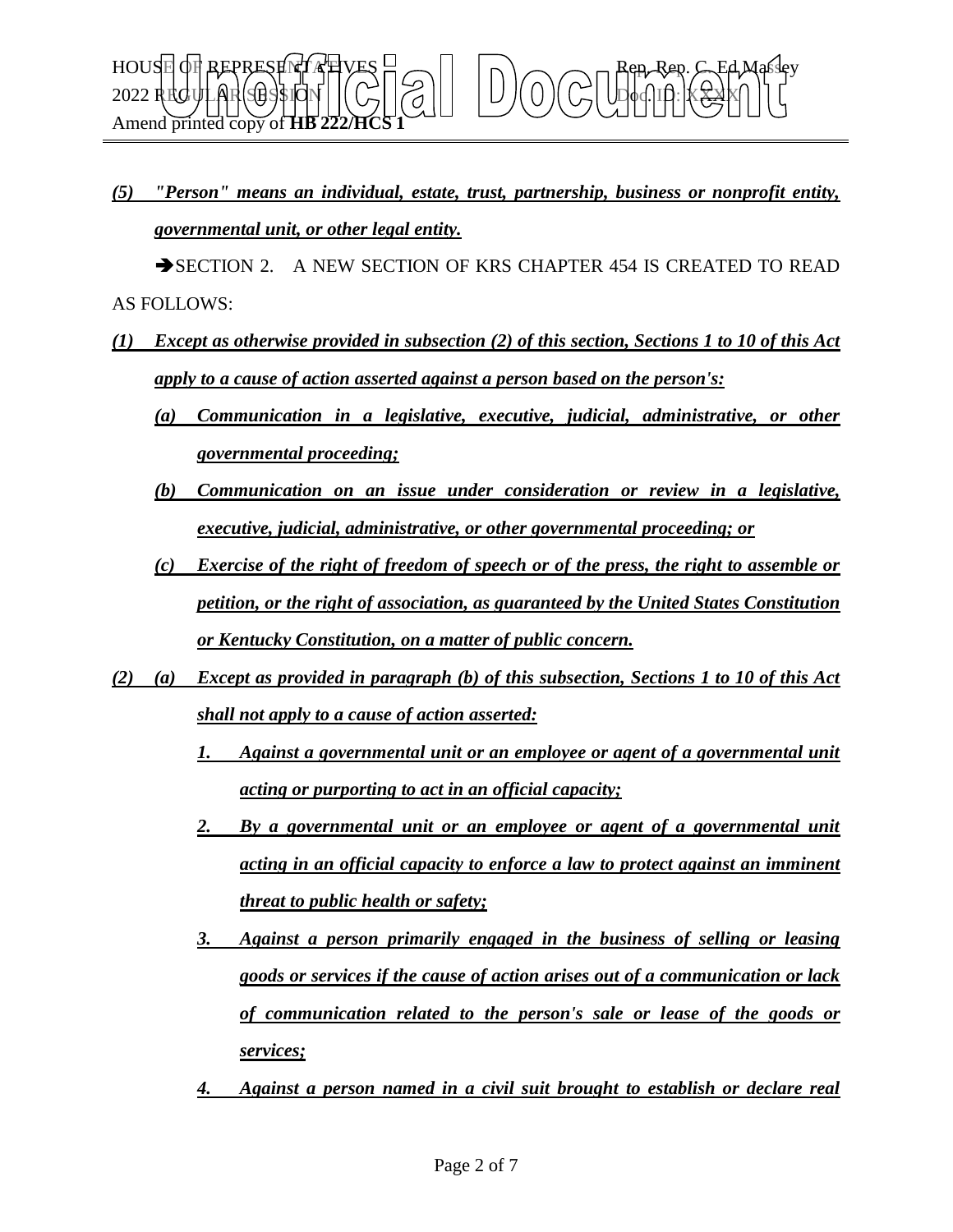

*property possessory rights, use of real property, recovery of real property, quiet title to real property, or other claims relating to real property;*

- *5. Seeking recovery for bodily injury, wrongful death, or survival, or to statements made regarding that legal action;*
- *6. Under the Kentucky Insurance Code or arising out of an insurance contract;*
- *7. Based on a common law fraud claim;*
- *8. Under KRS Chapters 401 to 407;*
- *9. Under KRS Chapter 337, 338, 339, 342, 344, or 345, including claims of negligent supervision, retention, or infliction of emotional distress; wrongful discharge in violation of public policy; whistleblowing, including KRS 61.101 to 61.103; or enforcement of employee rights under civil service, collective bargaining, or handbooks and policies; or*
- *10. Under the Kentucky Consumer Protection Act, KRS 367.110 to 367.300.*
- *(b) Sections 1 to 10 of this Act apply to a cause of action asserted under paragraph (a) of this subsection when the cause of action is:*
	- *1. An action against a person arising from any act of that person, whether public or private, related to the gathering, receiving, posting, or processing of information for communication to the public, whether or not the information is actually communicated to the public, for the creation, dissemination, exhibition, or advertisement or other similar promotion of a dramatic, literary, musical, political, journalistic, or otherwise artistic work, including audio-visual work regardless of the means of distribution, a motion picture, a television or radio program, or an article published in a newspaper, Web site, magazine, or other platform, no matter the method or extent of distribution; or*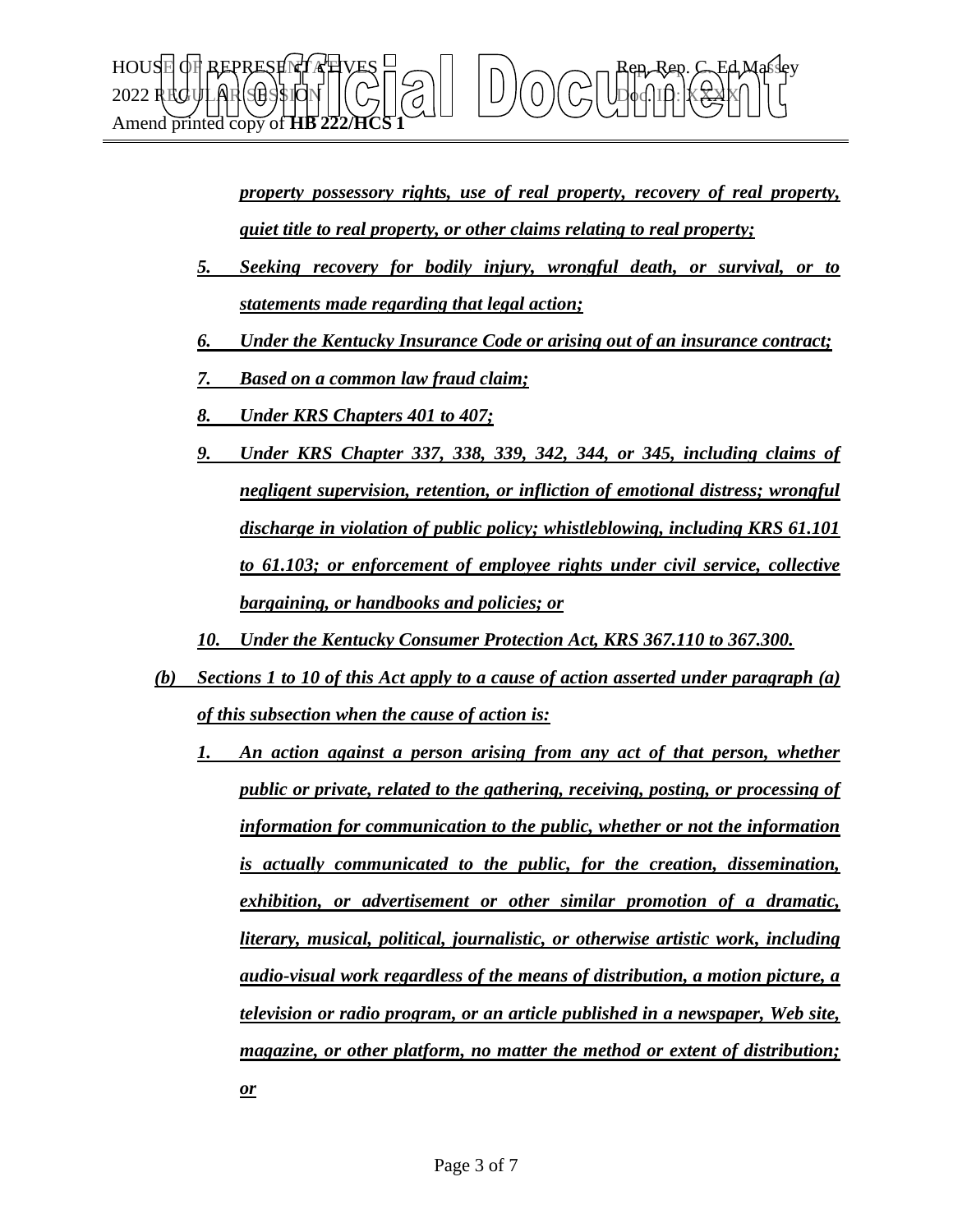

*2. An action against a person related to the communication, gathering, receiving, posting, or processing of consumer opinions or commentary, evaluation of consumer complaints, or reviews or ratings of businesses.*

SECTION 3. A NEW SECTION OF KRS CHAPTER 454 IS CREATED TO READ AS FOLLOWS:

*No later than sixty (60) days after a party is served with a complaint, crossclaim, counterclaim, third-party claim, or other pleading that asserts a cause of action to which Sections 1 to 10 of this Act apply, or at a later time on a showing of good cause, the party may file a special motion for expedited relief to dismiss the cause of action in whole or in part.*

SECTION 4. A NEW SECTION OF KRS CHAPTER 454 IS CREATED TO READ AS FOLLOWS:

- *(1) Except as otherwise provided in subsections (4) to (7) of this section, on the filing of a motion under Section 3 of this Act:*
	- *(a) All other proceedings between the moving party and responding party, including discovery and any pending hearing or motion, shall be stayed; and*
	- *(b) On motion by the moving party, the court may stay a hearing or motion involving another party, or discovery by another party, if the hearing or ruling on the motion would adjudicate, or the discovery would relate to, an issue material to the motion.*
- *(2) A stay under subsection (1) of this section shall remain in effect until entry of an order ruling on the motion under Section 3 of this Act and expiration of the time under Section 9 of this Act for the moving party to appeal the order.*
- *(3) Except as otherwise provided in subsections (5), (6), and (7) of this section, if a party appeals from an order ruling on a motion under Section 3 of this Act, all proceedings between all parties in the action shall be stayed. The stay shall remain in effect until the conclusion of the appeal.*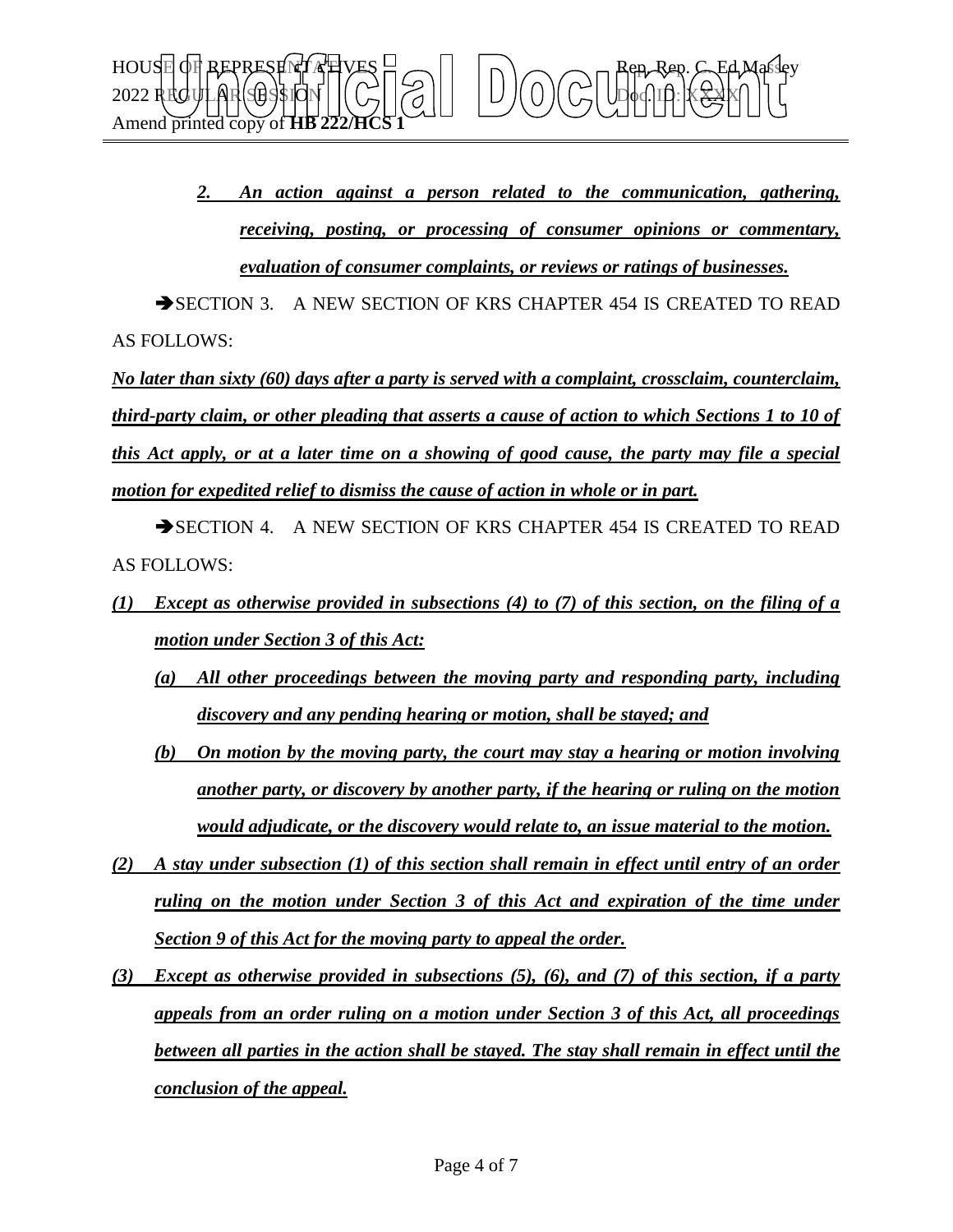

- *(4) During a stay under subsection (1) of this section, the court shall allow limited discovery if a party shows that specific information is necessary to establish whether a party has satisfied or failed to satisfy a burden under subsection (1) of Section 7 of this Act and the information is not reasonably available unless discovery is allowed, including but not limited to situations where a witness may be unavailable or records may have been destroyed.*
- *(5) A motion under Section 10 of this Act for costs, attorney's fees, and expenses shall not be subject to a stay under this section.*
- *(6) A stay under this section shall not affect a party's ability to voluntarily dismiss a cause of action or part of a cause of action or a motion to sever a cause of action.*
- *(7) During a stay under this section, the court for good cause may hear and rule on: (a) A motion unrelated to the motion under Section 3 of this Act; and*
	- *(b) A motion seeking a special or preliminary injunction to protect against an imminent threat to public health or safety.*

SECTION 5. A NEW SECTION OF KRS CHAPTER 454 IS CREATED TO READ AS FOLLOWS:

- *(1) The court shall hear a motion under Section 3 of this Act no later than sixty (60) days after filing of the motion, unless the court orders a later hearing: (a) To allow limited discovery under Section 4 of this Act; or (b) For good cause shown.*
- *(2)* If the court orders a later hearing under subsection  $(1)(a)$  of this section, the court shall *hear the motion under Section 3 of this Act no later than sixty (60) days after the court order allowing limited discovery, unless the court orders a later hearing under subsection (1)(b) of this section, in which case the hearing shall be scheduled in an expedited manner.*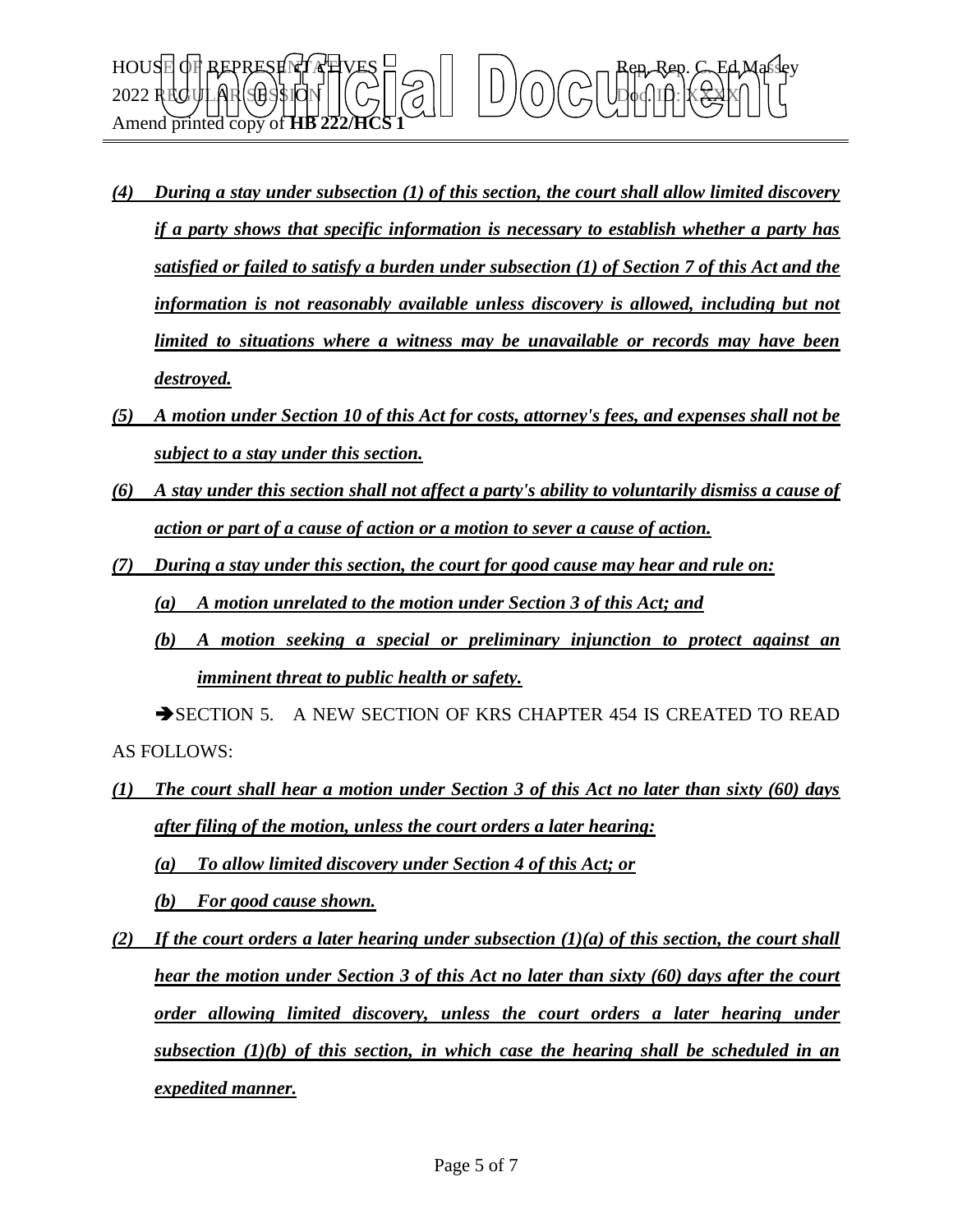

SECTION 6. A NEW SECTION OF KRS CHAPTER 454 IS CREATED TO READ AS FOLLOWS:

*In ruling on a motion under Section 3 of this Act, the court shall consider the pleadings, the motion, any reply or response to the motion, and any evidence that could be considered in ruling on a motion for summary judgment.*

SECTION 7. A NEW SECTION OF KRS CHAPTER 454 IS CREATED TO READ AS FOLLOWS:

- *(1) In ruling on a motion under Section 3 of this Act, the court shall dismiss with prejudice a cause of action, or part of a cause of action, if:*
	- *(a) The moving party establishes under subsection (1) of Section 2 of this Act that Sections 1 to 10 of this Act apply;*
	- *(b) The responding party fails to establish under subsection (2) of Section 2 of this Act that Sections 1 to 10 of this act do not apply; and*
	- *(c) Either:*
		- *1. The responding party fails to establish a prima facie case as to each essential element of the cause of action; or*
		- *2. The moving party establishes that:*
			- *a. The responding party failed to state a cause of action upon which relief can be granted; or*
		- *b. There is no genuine issue as to any material fact and the moving party is entitled to judgment as a matter of law on the cause of action or part of the action.*
- *(2) A voluntary dismissal without prejudice of a responding party's cause of action, or part of a cause of action, that is the subject of a motion under Section 3 of this Act does not affect a moving party's right to obtain a ruling on the motion and seek costs, attorney's*